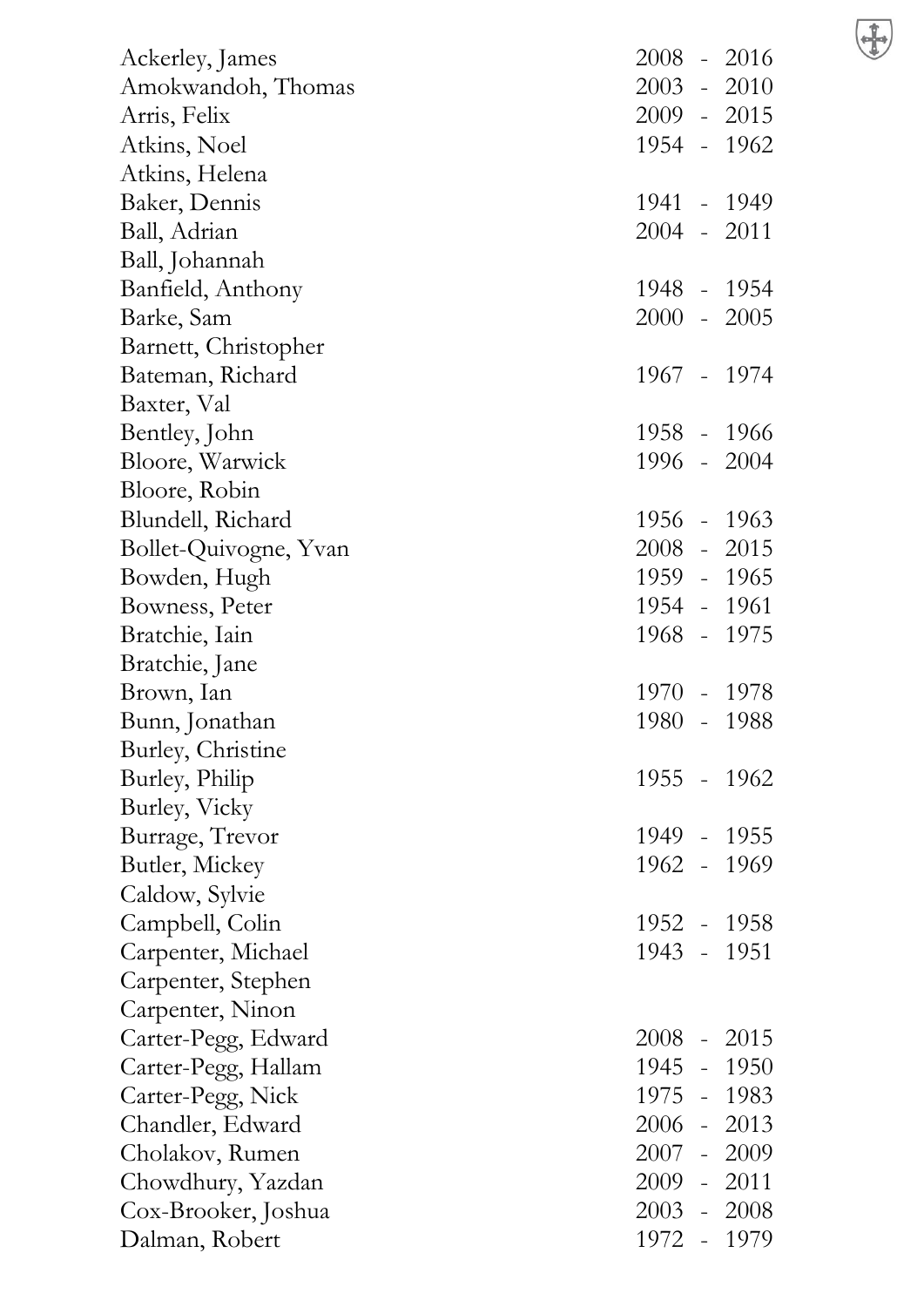$\bigoplus$ 

| Dalman, Andrew     | $2003 - 2011$ |
|--------------------|---------------|
| Drutac, Dan-Iulian | 2013 - 2015   |
| Dunn, Peter        | 1956 - 1964   |
| Edwards, Dominic   | 1988 - 1996   |
| Eland, Doug        | 1956 - 1964   |
| Ellis, Peter       | 1991 - 1998   |
| Endersby, Mark     | 1975 - 1983   |
| Endersby, Fergus   | $2005 - 2013$ |
| Etherington, Bruce | 1987 - 1994   |
| Fladgate, Philip   | 1979 - 2014   |
| Flanagan, Ian      | 1949 - 1954   |
| Flanagan, Paddy    |               |
| Florence, Nigel    | 1982 - 1988   |
| Forzani, Alex      | 2001 - 2009   |
| Freeman, Roger     | 1952 - 1961   |
| Freud, David       | 1961 - 1968   |
| Freud, Priscilla   |               |
| Gayler, Andrew     | 1956 - 1964   |
| Gibson, Christian  | $2009 - 2015$ |
| Hancock, Tim       | 1964 - 1971   |
| Haspel, Peter      | 1980 - 1988   |
| Head, Ian          | $2010 - 2015$ |
| Hughes, Patricia   |               |
| Jenkins, Chris     | 1956 - 1963   |
| Jenkins, Julie     |               |
| Jobanputra, Ambica |               |
| John, Sue          |               |
| Johnson, James     | 1996 - 2004   |
| Johnson, Piers     | $2002 - 2010$ |
| Jones, Richard     | 1954 - 1961   |
| Kay, Brian         | 1948 - 1954   |
| Kirk, David        | 1957 - 1964   |
| Kite, Jack         | $2008 - 2015$ |
| Leeke, Graham      | 1948 - 1956   |
| Lenard, Roger      | 1963 - 1970   |
| Lindblom, Keith    | 1966 - 1974   |
| Lindblom, Neil     | 1969 - 1977   |
| Lindblom, John     | 1945 - 1948   |
| Loryman, Tim       | 1954 - 1961   |
| Loryman, Janet     |               |
| MacKay, Ian        | 1943 - 1947   |
| MacKay, Susan      |               |